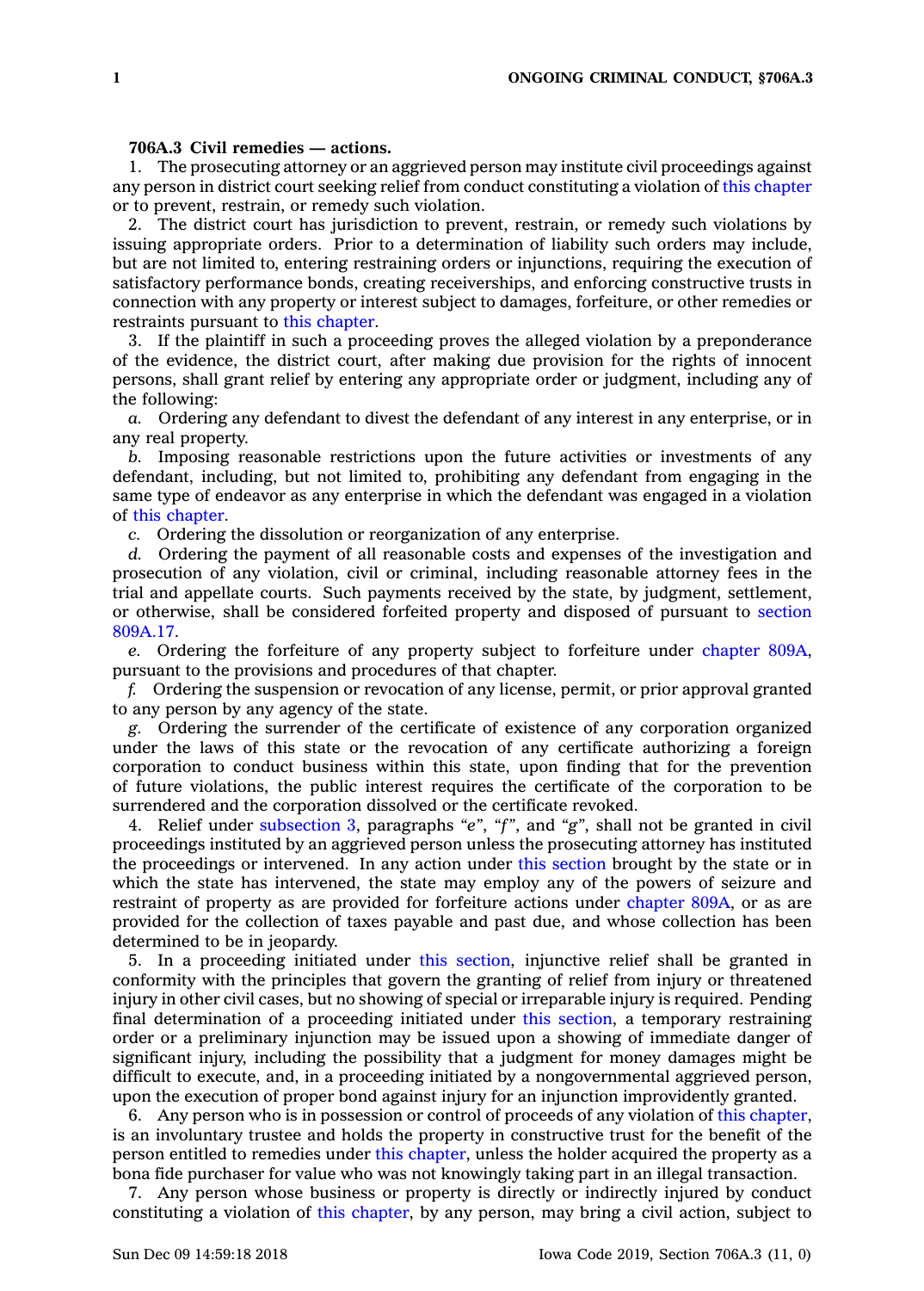the in pari delicto defense, and shall recover threefold the actual damages sustained and the costs and expenses of the investigation and prosecution of the action including reasonable attorney fees in the trial and appellate courts. Damages shall not include pain and suffering. Any person injured shall have <sup>a</sup> claim to any property against which any fine, or against which treble damages under [subsection](https://www.legis.iowa.gov/docs/code/706A.3.pdf) 11 or 12, may be imposed, superior to any right or claim of the state to the property, up to the value of actual damages and costs awarded in an action under this [subsection](https://www.legis.iowa.gov/docs/code/706A.3.pdf). The state shall have <sup>a</sup> right of subrogation to the extent that an award made to <sup>a</sup> person so injured is satisfied out of property against which any fine or civil remedy in favor of the state may be imposed.

8. *a.* If liability of <sup>a</sup> legal entity is based on the conduct of another, through respondeat superior or otherwise, the legal entity shall not be liable for more than actual damages and costs, including <sup>a</sup> reasonable attorney fee, if the legal entity affirmatively shows by <sup>a</sup> preponderance of the evidence that both of the following apply:

(1) The conduct was not engaged in, authorized, solicited, commanded, or recklessly tolerated by the legal entity, by the directors of the legal entity, or by <sup>a</sup> high managerial agent of the legal entity acting within the scope of employment.

(2) The conduct was not engaged in by an agent of the legal entity acting within the scope of employment and in behalf of the legal entity.

*b.* For the purposes of this [subsection](https://www.legis.iowa.gov/docs/code/706A.3.pdf):

(1) *"Agent"* means any officer, director, or employee of the legal entity, or any other person who is authorized to act in behalf of the legal entity.

(2) *"High managerial agent"* means any officer of the legal entity or, in the case of <sup>a</sup> partnership, <sup>a</sup> partner, or any other agent in <sup>a</sup> position of comparable authority with respect to the formulation of policy of the legal entity.

9. *a.* Notwithstanding any other provision of law, any pleading, motion, or other paper filed by <sup>a</sup> nongovernmental aggrieved party in connection with <sup>a</sup> proceeding or action under [subsection](https://www.legis.iowa.gov/docs/code/706A.3.pdf) 7 shall be verified.

(1) If such aggrieved person is represented by an attorney, such pleading, motion, or other paper shall be signed by at least one attorney of record in the attorney's individual name, whose address shall be stated.

(2) If such pleading, motion, or other paper includes an averment of fraud, coercion, accomplice, respondent superior, conspiratorial, enterprise, or other vicarious accountability, it shall state, insofar as practicable, the circumstances with particularity.

The verification and the signature by an attorney required by this [subsection](https://www.legis.iowa.gov/docs/code/706A.3.pdf) shall constitute <sup>a</sup> certification by the signer that the attorney has carefully read the pleading, motion, or other paper and, based on <sup>a</sup> reasonable inquiry, believes that all of the following exist:

(1) It is well grounded in fact.

(2) It is warranted by existing law, or <sup>a</sup> good faith argument for the extension, modification, or reversal of existing law.

(3) It is not made for an improper purpose, including to harass, to cause unnecessary delay, or to impose <sup>a</sup> needless increase in the cost of litigation.

*c.* The court may, after <sup>a</sup> hearing and appropriate findings of fact, impose upon any person who verified the complaint, cross-claim, or counterclaim, or any attorney who signed it in violation of this [subsection](https://www.legis.iowa.gov/docs/code/706A.3.pdf), or both, <sup>a</sup> fit and proper sanction, which may include an order to pay to the other party or parties the amount of the reasonable expenses incurred because of the complaint or claim, including reasonable attorney fees.

*d.* If the court determines that the filing of <sup>a</sup> complaint or claim under [subsection](https://www.legis.iowa.gov/docs/code/706A.3.pdf) 7 by <sup>a</sup> nongovernmental party was frivolous in whole or in part, the court shall award double the actual expenses, including attorney fees, incurred because of the frivolous portion of the complaint or claim.

10. Upon the filing of <sup>a</sup> complaint, cross-claim, or counterclaim under this [section](https://www.legis.iowa.gov/docs/code/706A.3.pdf), an aggrieved person, as <sup>a</sup> jurisdictional prerequisite, shall immediately notify the attorney general of its filing and serve one copy of the pleading on the attorney general. Service of the notice on the attorney general does not limit or otherwise affect the right of the state to maintain an action under this [section](https://www.legis.iowa.gov/docs/code/706A.3.pdf) or intervene in <sup>a</sup> pending action and does not authorize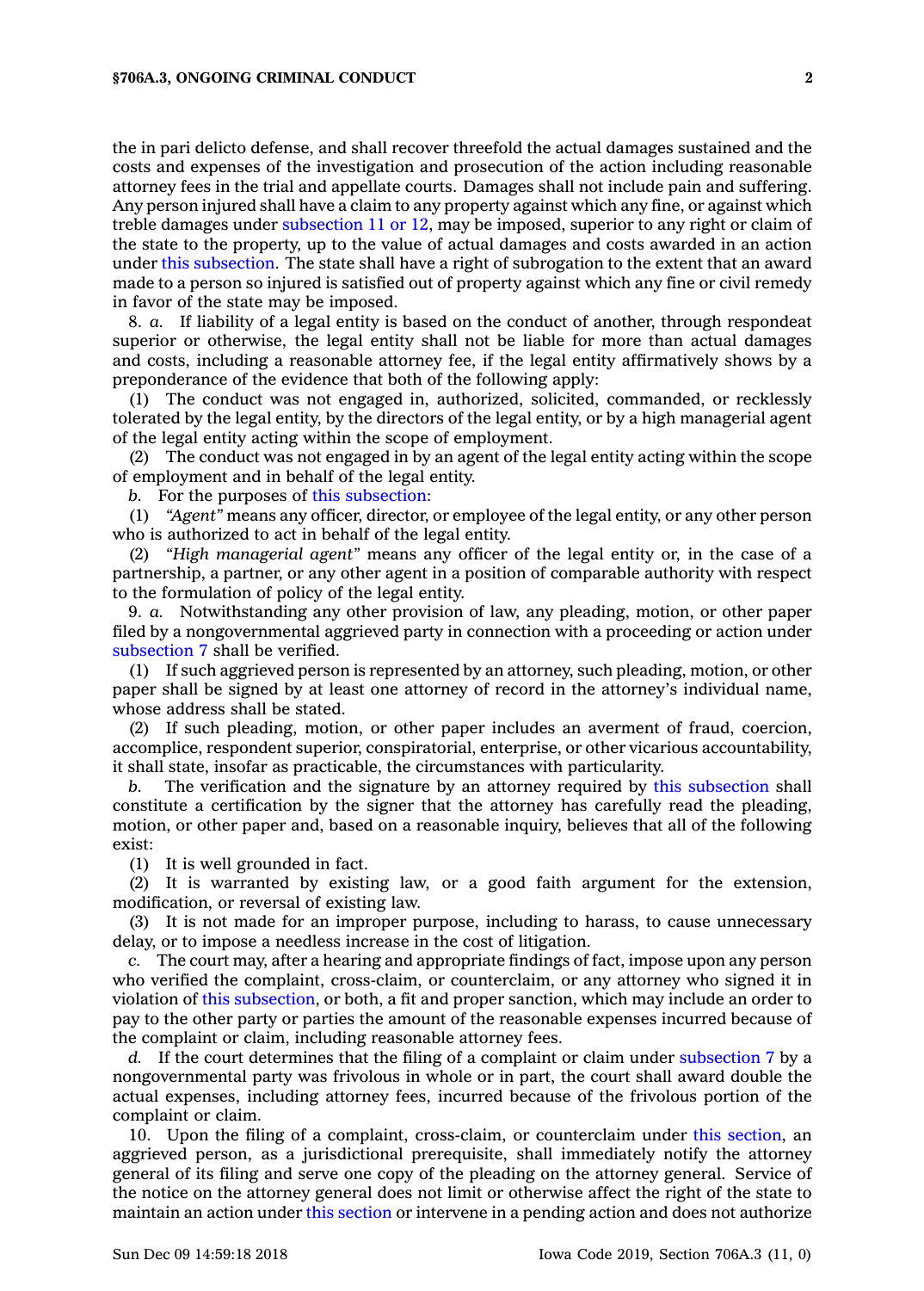the aggrieved person to name the state or the attorney general as <sup>a</sup> party to the action. The attorney general, upon timely application, may intervene or appear as amicus curiae in any civil proceeding or action brought under this [section](https://www.legis.iowa.gov/docs/code/706A.3.pdf) if the attorney general certifies that, in the opinion of the attorney general, the proceeding or action is of general public importance. In any proceeding or action brought under this [section](https://www.legis.iowa.gov/docs/code/706A.3.pdf) by an aggrieved person, the state shall be entitled to the same relief as if it had instituted the proceeding or action.

11. *a.* Any prosecuting attorney may bring <sup>a</sup> civil action on behalf of <sup>a</sup> person whose business or property is directly or indirectly injured by conduct constituting <sup>a</sup> violation of [this](https://www.legis.iowa.gov/docs/code//706A.pdf) [chapter](https://www.legis.iowa.gov/docs/code//706A.pdf), and shall recover threefold the damages sustained by such person and the costs and expenses of the investigation and prosecution of the action, including reasonable attorney fees in the trial and appellate courts. The court shall exclude from the amount of monetary relief awarded any amount of monetary relief which is any of the following:

(1) Which duplicates amounts which have been awarded for the same injury.

(2) Which is properly allocable to persons who have excluded their claims under paragraph *"c"*.

*b.* In any action brought under this [subsection](https://www.legis.iowa.gov/docs/code/706A.3.pdf), the prosecuting attorney, at such times, in such manner, and with such content as the court may direct, shall cause notice of the action to be given by publication. If the court finds that notice given solely by publication would deny due process to any person, the court may direct further notice to such person according to the circumstances of the case.

*c.* A person on whose behalf an action is brought under this [subsection](https://www.legis.iowa.gov/docs/code/706A.3.pdf) may elect to exclude from adjudication the portion of the state claim for monetary relief attributable to the person by filing notice of such election within such time as specified in the notice given under this [subsection](https://www.legis.iowa.gov/docs/code/706A.3.pdf).

*d.* A final judgment in an action under this [subsection](https://www.legis.iowa.gov/docs/code/706A.3.pdf) shall preclude any claim under [this](https://www.legis.iowa.gov/docs/code/706A.3.pdf) [subsection](https://www.legis.iowa.gov/docs/code/706A.3.pdf) by <sup>a</sup> person on behalf of whom such action was brought who fails to give notice of exclusion within the times specified in the notice given under paragraph *"b"*.

*e.* An action under this [subsection](https://www.legis.iowa.gov/docs/code/706A.3.pdf) on behalf of <sup>a</sup> person other than the state shall not be dismissed or compromised without the approval of the court, and notice of any proposed dismissal or compromise shall be given in such manner as the court directs.

12. The attorney general may bring <sup>a</sup> civil action as parens patriae on behalf of the general economy, resources, and welfare of this state, and shall recover threefold the proceeds acquired, maintained, produced, or realized by or on behalf of the defendant by reason of <sup>a</sup> violation of this [chapter](https://www.legis.iowa.gov/docs/code//706A.pdf), plus the costs and expenses of the investigation and prosecution of the action, including reasonable attorney fees in the trial and appellate courts.

*a.* A person who has knowingly conducted or participated in the conduct of an enterprise in violation of section 706A.2, [subsection](https://www.legis.iowa.gov/docs/code/706A.2.pdf) 1, paragraph *"c"*, is also jointly and severally liable for the greater of threefold the damage sustained directly or indirectly by the state by reason of conduct in furtherance of the violation or threefold the total of all proceeds acquired, maintained, produced, or realized by, or on behalf of, any person by reason of participation in the enterprise except for the following:

(1) A person is not liable for conduct occurring prior to the person's first knowing participation in or conduct of the enterprise.

(2) If <sup>a</sup> person shows that, under circumstances manifesting <sup>a</sup> voluntary and complete renunciation of culpable intent, the person withdrew from the enterprise by giving <sup>a</sup> complete and timely warning to law enforcement authorities or by otherwise making <sup>a</sup> reasonable and substantial effort to prevent the conduct or result which is the criminal objective of the enterprise, the person is not liable for conduct occurring after the person's withdrawal.

*b.* A person who has facilitated <sup>a</sup> criminal network in violation of section [706A.2,](https://www.legis.iowa.gov/docs/code/706A.2.pdf) [subsection](https://www.legis.iowa.gov/docs/code/706A.2.pdf) 2, is also jointly and severally liable for all of the following:

(1) The damages resulting from the conduct in furtherance of the criminal objectives of the criminal network, to the extent that the person's facilitation was of substantial assistance to the conduct.

(2) The proceeds of conduct in furtherance of the criminal objectives of the criminal network, to the extent that the person's facilitation was of substantial assistance to the conduct.